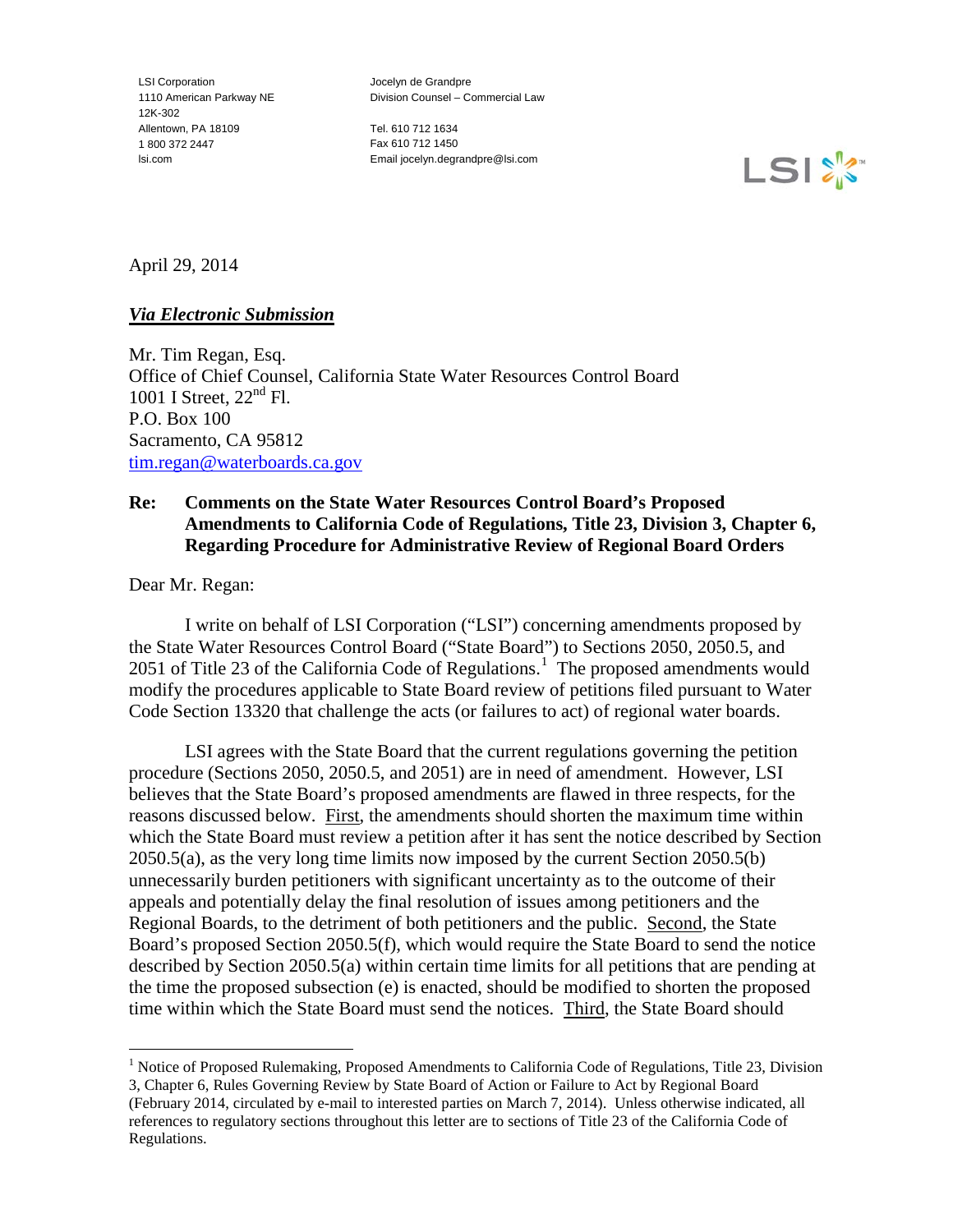amend its regulations to delete Section 2050.5(c), which in the past has been cited by the State Board as the basis of its practice of indefinitely delaying resolution of a petition under the auspices of "own motion review." Each of these issues is discussed below.

## **I. The State Board Should Amend Current Section 2050.5(b) to Shorten the Maximum Time For Review of Petitions**

Under both the current and proposed regulations, the time the State Board gives to itself to finally dispose of a petition is excessive. Current Section 2050.5(b) provides that the State Board must resolve a petition within 270 days of the mailing of a notice under Section 2050.5(a) (the "2050.5(a) Notice"), or, if a hearing is held, within either 330 days from the date of the mailing of the 2050.5(a) Notice, or within 120 days of the close of the hearing (whichever is later). 23 C.C.R. § 2050.5(b). The proposed regulations make no substantive amendment to subsection (b). The maximum time limits for disposition of a petition imposed by current and proposed subsection (b) are unacceptably long and materially prejudice petitioners, particularly for those who are appealing Cleanup and Abatement Orders ("CAOs") with short deadlines for action.

Section 2050.5(a) provides that "[u]pon receipt of a petition that complies with section 2050," the State Board is to issue a notice to the regional board and other interested parties that they shall have 30 days from the date of the mailing of the notice to file a written response to the petition. Notwithstanding the fact that the current regulations require the State Board to mail the 2050.5(a) Notice "[u]pon receipt of a petition," the State Board has routinely delayed the mailing of 2050.5(a) Notices for many months, effectively delaying the final determination of petitions and requests for stays for indefinite periods of time.

As the State Board noted in its Initial Statement of Reasons ("ISOR"), the State Board's delay in the disposition of petitions has caused many petitioners to "lack certainty about whether the [State Board] will dismiss their petitions or adopt an order upholding, setting aside, modifying, or remanding the regional water quality control board's action or failure to act . . . ." ISOR at 2 (Feb. 2014). The State Board's delay in the resolution of petitions is prejudicial for all petitioners, and it poses an issue of constitutional significance for petitioners that are erroneously assigned liability by a regional water board pursuant to a CAO. Under both current and proposed regulations, parties that are erroneously assigned liability by a regional board under a CAO may petition the Board for a stay and review of the CAO. However, under both current and proposed regulations the petitioner faces uncertainty about its obligations under the CAO during the long pendency of the petition and/or stay request. Such a petitioner is "between a rock and a hard place," as it may have to choose between incurring significant cost to comply with a CAO despite the fact that it may have a valid defense to liability under the CAO, or facing a potential enforcement action by the regional board. This Hobson's choice would violate a petitioner's due process rights under the Fifth and Fourteenth Amendments to the United States Constitution. *See*, *e.g.*, *Solid State Circuits, Inc. v. U.S. EPA*, 812 F.2d 383, 388-392 (8th Cir. 1987) (avoiding due process concerns by construing CERCLA to allow recipient of EPA cleanup order a "sufficient cause" defense to enforcement of the order during the pendency of judicial review); *Aminoil, Inc. v. U.S.*, 646 F. Supp. 294 (C.D. Cal. 1986) (same).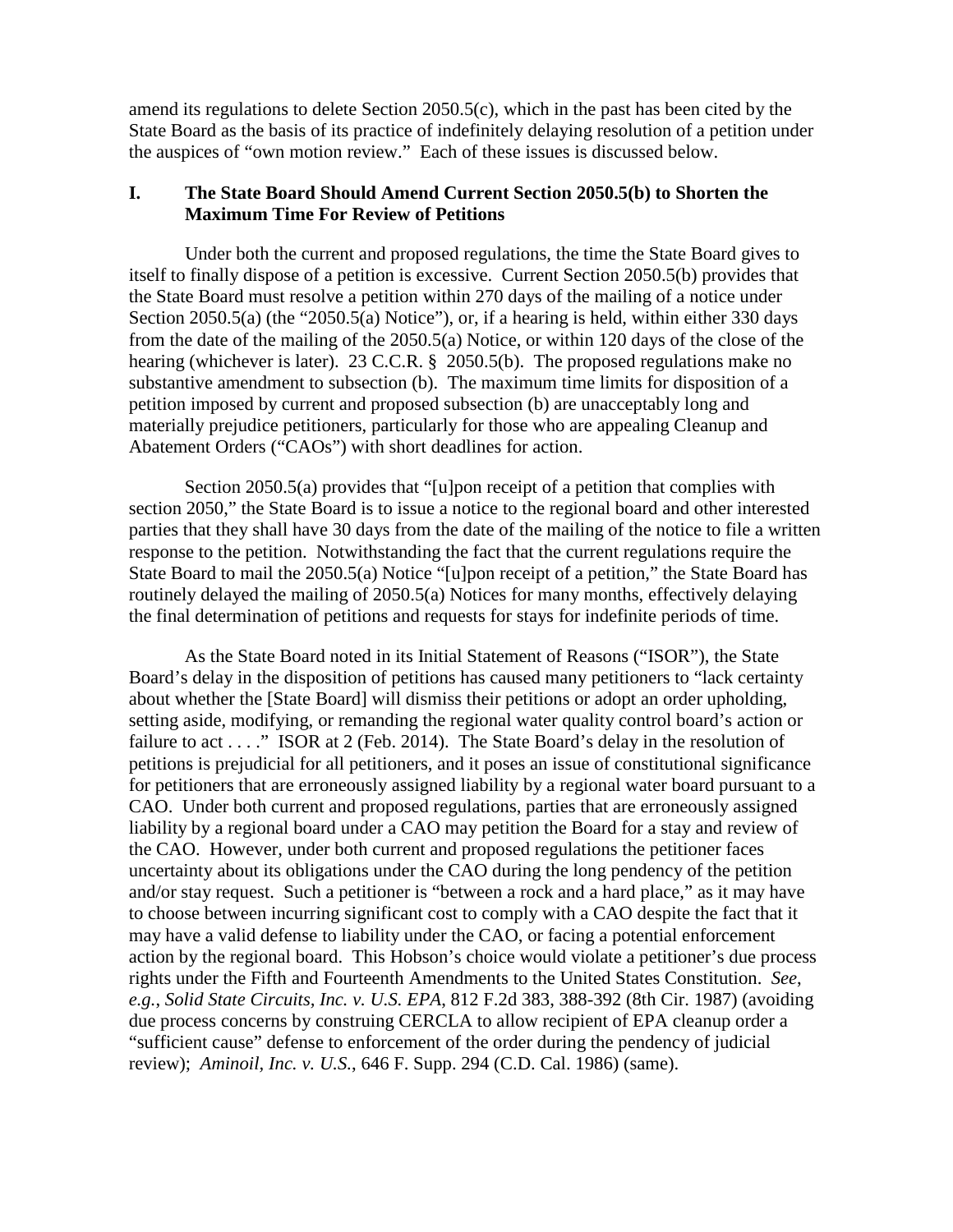LSI agrees with the State Board that it should amend its regulations to expressly state a time by which the State Board must send the 2050.5(a) Notice, as in the proposed Section 2050.5(e). However, in order to fully address the fundamental problem of delay, the State Board should also amend current Section 2050.5(b) to shorten the maximum time within which it must finally dispose of a petition. Unless the State Board shortens the long periods for review provided by the current Section 2050.5 (b), petitioners will continue to suffer unnecessary uncertainty and prejudice during the review period.

### **II. The State Board Should Modify Proposed Section 2050.5(f) to Require the State Board Promptly to Send 2050.5(a) Notices For Those Petitions Pending Before the Effective Date of the Proposed Regulations**

The State Board's proposed regulation would require it to send Section 2050.5(a) Notices for petitions that are pending at the time of the new regulation's enactment within certain extended time periods. Specifically, proposed Section 2050.5(f) provides as follows:

> For petitions received by the state board before the effective date of [Section 2050.5,] subdivision (e) that are not being held in abeyance and for which the state board has not issued the notification described in [Section 2050.5,] subdivision (a), the time limit for providing the notification described in subdivision (a) shall be as follows:

- (1) For petitions received before January 1, 2011, within 120 days of the effective date of subdivision (e).
- (2) For petitions received from January 1, 2011 to December 31, 2012, within 240 days of the effective date of subdivision (e).
- (3) For petitions received from January 1, 2013 to the day before the effective date of subdivision (e), within one year of the effective date of subdivision (e).

Proposed 23 C.C.R. § 2050.5(f) (Feb. 2014).

LSI agrees that the State Board should amend Section 2050.5 to limit the time in which the State Board must send 2050.5(a) notices for currently pending petitions. However, the time limits in proposed Section 2050.5(f) are far too long, particularly for petitions that have been filed since 2011. Petitioners who have already waited months or years for the State Board to resolve their petitions should not now have to wait additional months or years until the review process is finally *initiated* by the State Board's mailing of a 2050.5(a) Notice – a notice that under current Section 2050.5(a) *should* have been sent by the State Board "upon receipt" of the petition.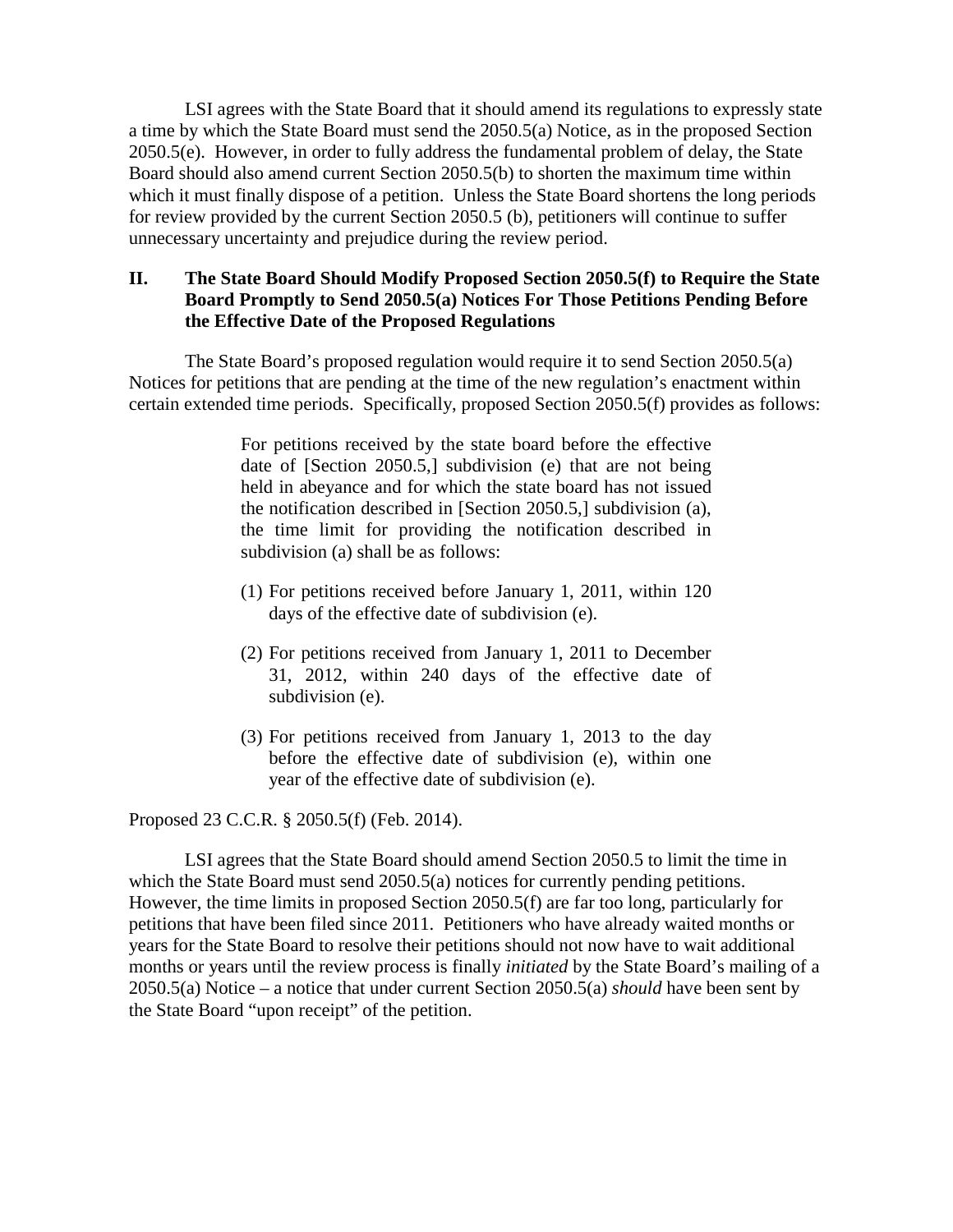# **III. The State Board Should Delete Current Section 2050.5(c), Which the State Board Wrongly Relies On for Authorization of Its Practice of Indefinitely Delaying Resolution of a Petition Under the Auspices of "Own Motion Review"**

In addition to delaying the mailing of 2050.5(a) Notices, the State Board has engaged in another practice that can cause petitioners significant delay and uncertainty. After the State Board has finally issued a 2050.5(a) Notice, and when the end of the time limit for final resolution of a petition provided by Section 2050.5(b) is approaching, the State Board frequently dismisses the petition and states that it intends to take up the issues raised by the petition on its "own motion," thereby delaying the final administrative resolution of the issues raised in the petition beyond the time limit provided by subsection (b).

For example, in the petition of *California Sportfishing Protection Alliance*, Waste Discharge Requirements Order No. R5-2007-0113, 2008 Cal. Env. LEXIS 112 (July 15, 2008), the State Board issued an order that included the following statements:

> If the State Water Board has not made a formal disposition of a petition within the 270-day period, the Board's regulations deem the petition denied. (Cal. Code Regs., tit. 23, § 2050.5, subd. (b).) The denial of a petition for review would ordinarily require a petitioner to file any judicial challenge within 30 days of the denial. (See Wat. Code, § 13330, subd. (b).) When the State Water Board anticipates addressing a petition on the merits after the period for review passes, it may indicate that it will review the matter on its motion to avoid unnecessary or premature litigation. The State Water Board anticipates issuing an order addressing some issues raised in the petition, but not by August 4, 2008. Therefore, the State Water Board has decided to review the [challenged] order on its own motion. (See Wat. Code § 13320, subd. (a); Cal Code Regs., tit. 23, § 2050.5(c).)

*Id.* at \*1-2; *see also In the Matter of the Petitions of Sacramento Regional County Sanitation District et al.*, Waste Discharge Requirements Order No. R5-2010-0014, 2011 Cal. Env. LEXIS 52 (Sept. 19, 2011) (including language nearly identical to that quoted above). The State Board has issued a great number of orders evoking "own motion review" with language nearly identical to that quoted above.

The State Board apparently views the announcement of its intent to review a regional board order *at some indeterminate, future date* on its own motion pursuant to Water Code Section13320(a) and 23 C.C.R. Section 2050.5(c) as having the effect of precluding a petitioner from seeking judicial review of the State Board's denial of a petition. To the extent the State Board holds this view, it is mistaken: Water Code Section 13320(a) does not authorize the State Board to indefinitely delay judicial review of its decision to deny a petition.

The current and proposed Section 2050.5(c), which purports to allow the State Board to "on its own motion, review a regional board's action or failure to act for any reason,